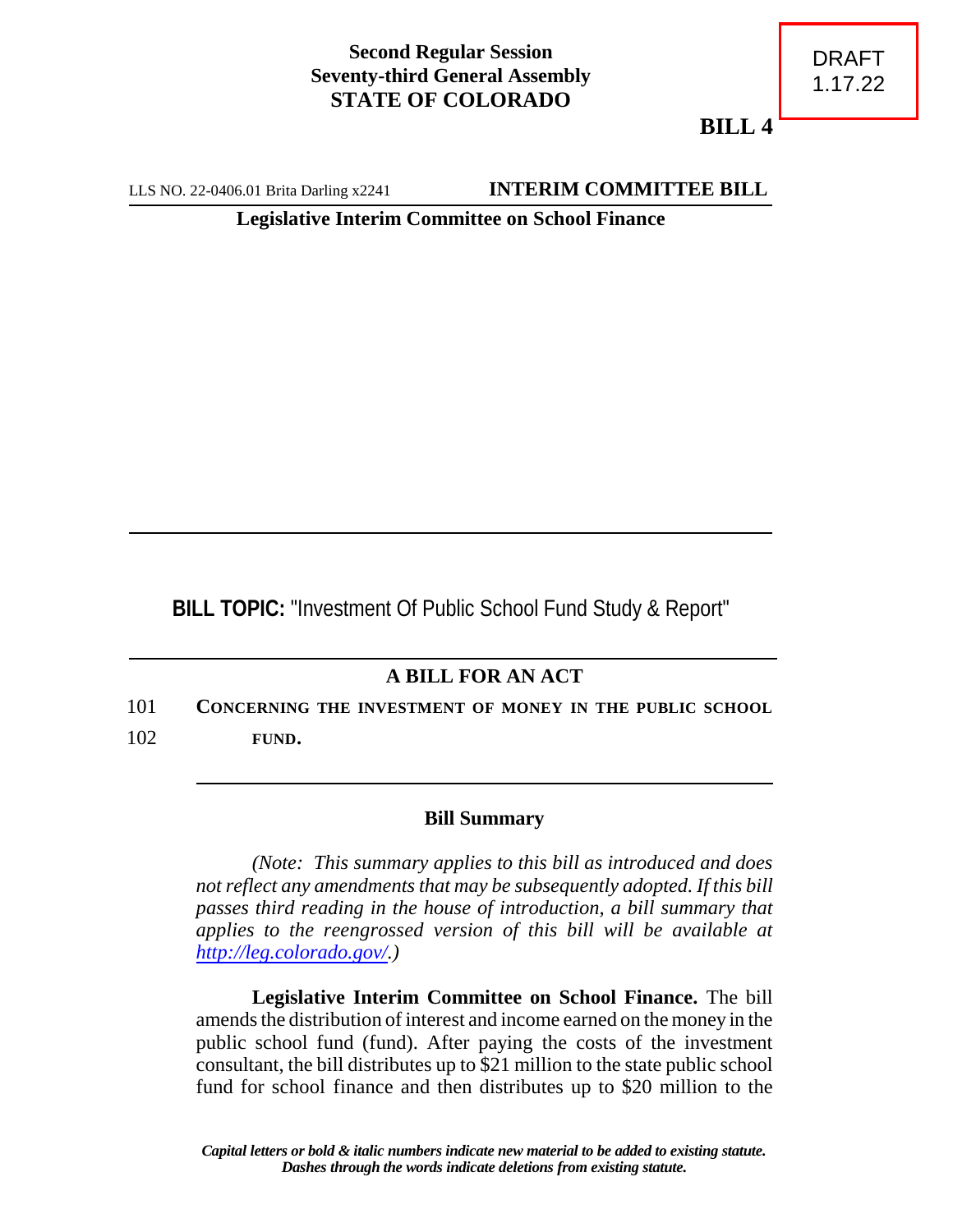public school capital construction assistance fund. The remaining interest and income may be credited or appropriated as specified by the general assembly, taking into account the recommendations of the public school fund investment board (investment board).

The bill staggers the terms of the state treasurer's 3 appointed members to the investment board, commencing with new appointments beginning on and after July 1, 2022, to ensure that no more than 2 members' terms expire in the same year.

With respect to the management of money in the fund, the bill creates a distinction between an investment consultant with whom the investment board contracts and for whose services money is annually appropriated from the fund, and professional fund managers for the fund who are paid from fund assets under management.

The bill creates a working group, convened by the state treasurer, to consider opportunities to improve earnings on the deposit and investment of money in the fund, while safeguarding the endowment for public schools and complying with state and federal laws relating to state school trust lands and the fund. The bill authorizes the state treasurer, after consulting with the investment board, to select the members of the working group, and the bill specifies the issues the working group must study. The state treasurer shall report the findings and recommendations of the working group to the legislative interim committee on school finance during the 2022 legislative interim.

The bill clarifies the time frame and circumstances in which a realized investment loss to the fund may be offset by realized gains before the general assembly is required to appropriate money to cover losses to the fund.

- 3 (3)(g) introductory portion; and **add** (3)(h) as follows:
- 

4 **22-41-102. Fund inviolate - appropriation.** (3) (g) For the

- 5 2019-20 state fiscal year, and each state fiscal year thereafter YEAR
- 6 THROUGH THE 2021-22 STATE FISCAL YEAR, interest or income earned on
- 7 the investment of the moneys MONEY in the public school fund must be
- 8 used or credited in the following order:
	-
- 9 (h) FOR THE 2022-23 STATE FISCAL YEAR, AND EACH STATE FISCAL
- 10 YEAR THEREAFTER,INTEREST OR INCOME EARNED ON THE INVESTMENT OF

<sup>1</sup> *Be it enacted by the General Assembly of the State of Colorado:* 2 **SECTION 1.** In Colorado Revised Statutes, 22-41-102, **amend**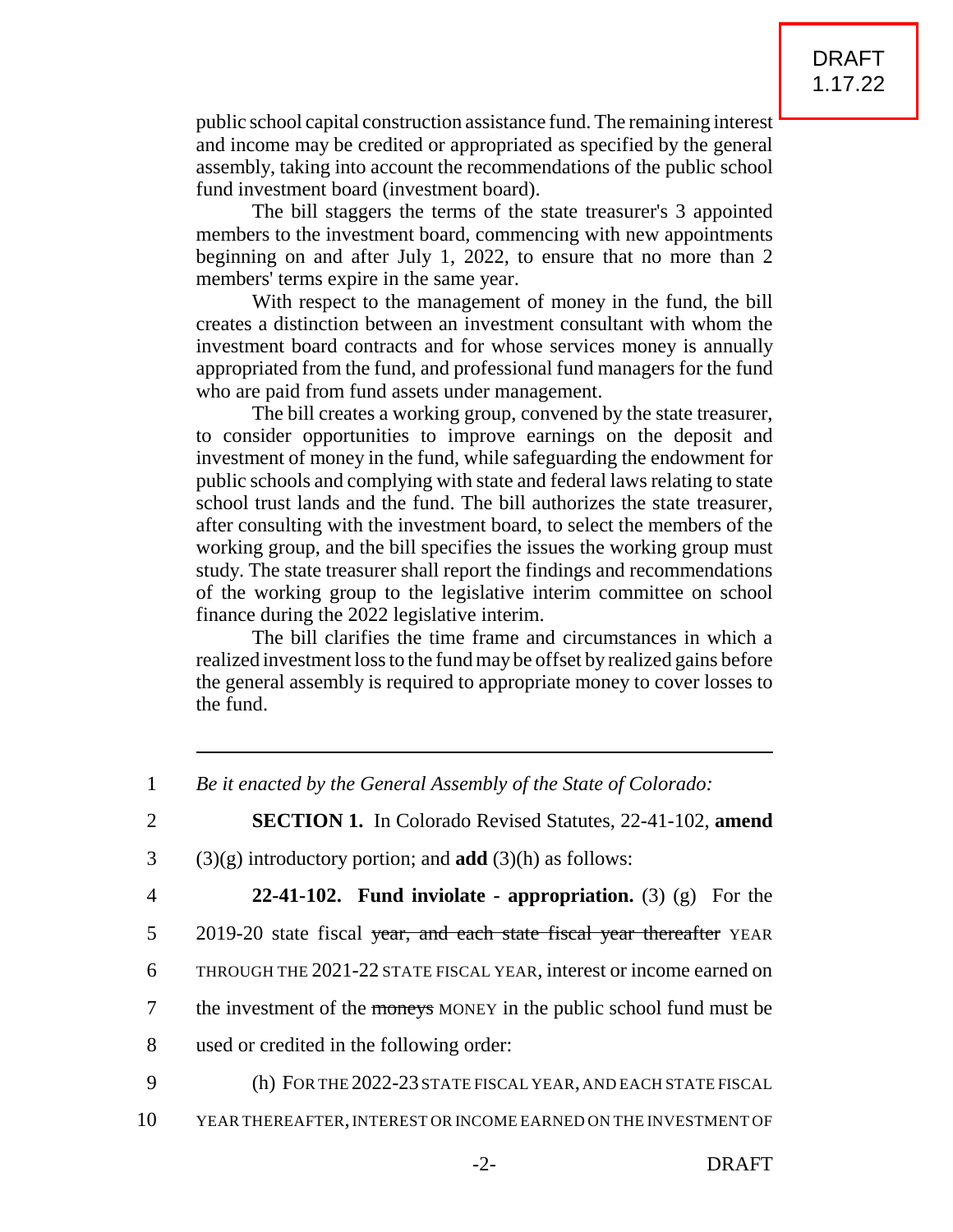THE MONEY IN THE PUBLIC SCHOOL FUND MUST BE USED OR CREDITED AS FOLLOWS:

 (I) THE GENERAL ASSEMBLY SHALL ANNUALLY APPROPRIATE TO THE STATE TREASURER AN AMOUNT NECESSARY TO PAY FOR THE SERVICES OF THE INVESTMENT CONSULTANT HIRED BY THE PUBLIC SCHOOL FUND INVESTMENT BOARD PURSUANT TO SECTION 22-41-102.5 (5) AND TO PAY FOR ANY REIMBURSEMENT FOR TRAVEL AND OTHER NECESSARY EXPENSES INCURRED BY THE MEMBERS OF THE PUBLIC SCHOOL FUND INVESTMENT BOARD PURSUANT TO SECTION 22-41-102.5 (2);

 (II) AFTER THE APPROPRIATION MADE PURSUANT TO SUBSECTION (3)(h)(I) OF THIS SECTION, ANY AMOUNT REMAINING, UP TO TWENTY-ONE 12 MILLION DOLLARS, SHALL BE CREDITED TO THE STATE PUBLIC SCHOOL FUND CREATED IN SECTION 22-54-114 FOR DISTRIBUTION AS PROVIDED IN THAT SECTION;

 (III) AFTER THE AMOUNTS APPROPRIATED AND CREDITED 16 PURSUANT TO SUBSECTIONS  $(3)(h)(I)$  AND  $(3)(h)(II)$  OF THIS SECTION, ANY AMOUNT REMAINING, UP TO TWENTY MILLION DOLLARS SHALL BE CREDITED TO THE RESTRICTED ACCOUNT OF THE PUBLIC SCHOOL CAPITAL CONSTRUCTION ASSISTANCE FUND CREATED IN SECTION 22-43.7-104 (5) FOR USE AS PROVIDED IN THAT SECTION; AND

 (IV) AFTER THE AMOUNTS CREDITED AND APPROPRIATED 22 PURSUANT TO SUBSECTIONS  $(3)(h)(I)$  TO  $(3)(h)(III)$  OF THIS SECTION, THE GENERAL ASSEMBLY MAY CREDIT OR APPROPRIATE ANY AMOUNT 24 REMAINING, TAKING INTO CONSIDERATION THE RECOMMENDATIONS OF THE PUBLIC SCHOOL FUND INVESTMENT BOARD DESCRIBED IN SECTION 26 22-41-102.5 (4)(a)(III).

**SECTION 2.** In Colorado Revised Statutes, 22-41-102.5, **amend**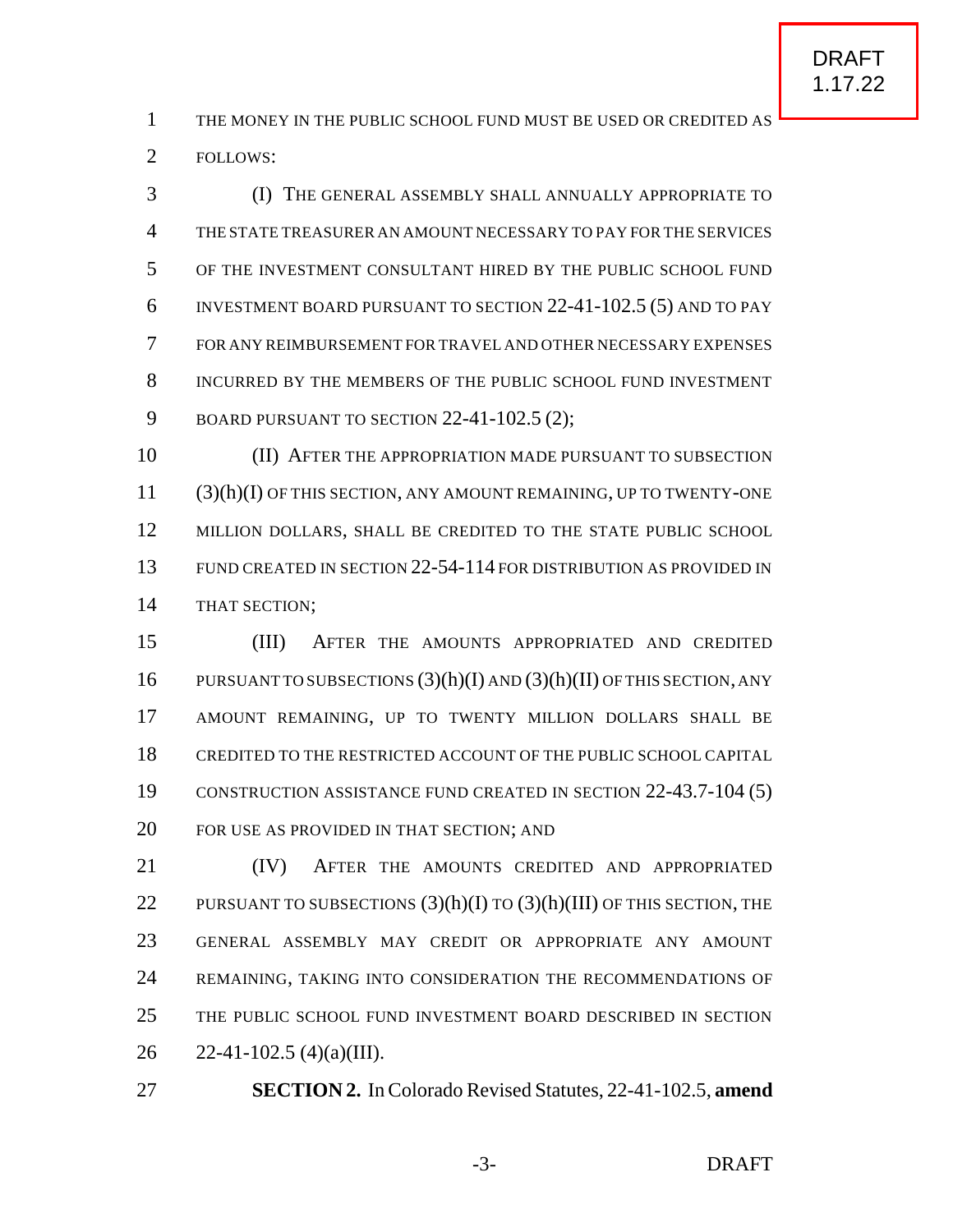## (2), (4)(a)(III), and (5); and **add** (6) and (7) as follows:

 **22-41-102.5. Public school fund investment board - creation - working group - report - repeal.** (2) (a) Except for the state treasurer, members of the board serve two-year terms and may not serve more than three consecutive terms, and none of the board members, except for the treasurer, may hold any state elective office. The state board of land commissioners orthe state treasurermayremove their appointed members for any cause that renders the member incapable of discharging or unfit 9 to discharge his or her THE MEMBER's duty to the board. The state board of land commissioners or the state treasurer may fill any vacancy by appointment, and such appointment must be made no later than ninety days after the date of the vacancy. A member appointed to fill a vacancy serves until the expiration of the term for which the vacancy was filled. Members of the board serve without compensation but may receive reimbursement for travel and other necessary expenses actually incurred in the performance of their duties. The reimbursements are paid from the interest and income earned on the deposit and investment of the public 18 school fund subject to the requirements set forth in section 22-41-102. (b) BEGINNING WITH THE STATE TREASURER'S APPOINTMENTS TO

 THE BOARD TO REPLACE EXISTING BOARD MEMBERS WHOSE FINAL TERMS 21 EXPIRE ON OR AFTER JULY 1, 2022, THE STATE TREASURER SHALL STAGGER THE TERMS OF NEWLY APPOINTED BOARD MEMBERS TO ENSURE THAT THE TERMS OF NO MORE THAN TWO OF THE STATE TREASURER'S THREE APPOINTMENTS TO THE BOARD EXPIRE IN THE SAME YEAR. OF THE FIRST THREE MEMBERS APPOINTED, ONE MEMBER SERVES AN INITIAL TERM OF ONE YEAR, ONE MEMBER SERVES AN INITIAL TERM OF TWO YEARS, AND ONE MEMBER SERVES AN INITIAL TERM OF THREE YEARS, AS DETERMINED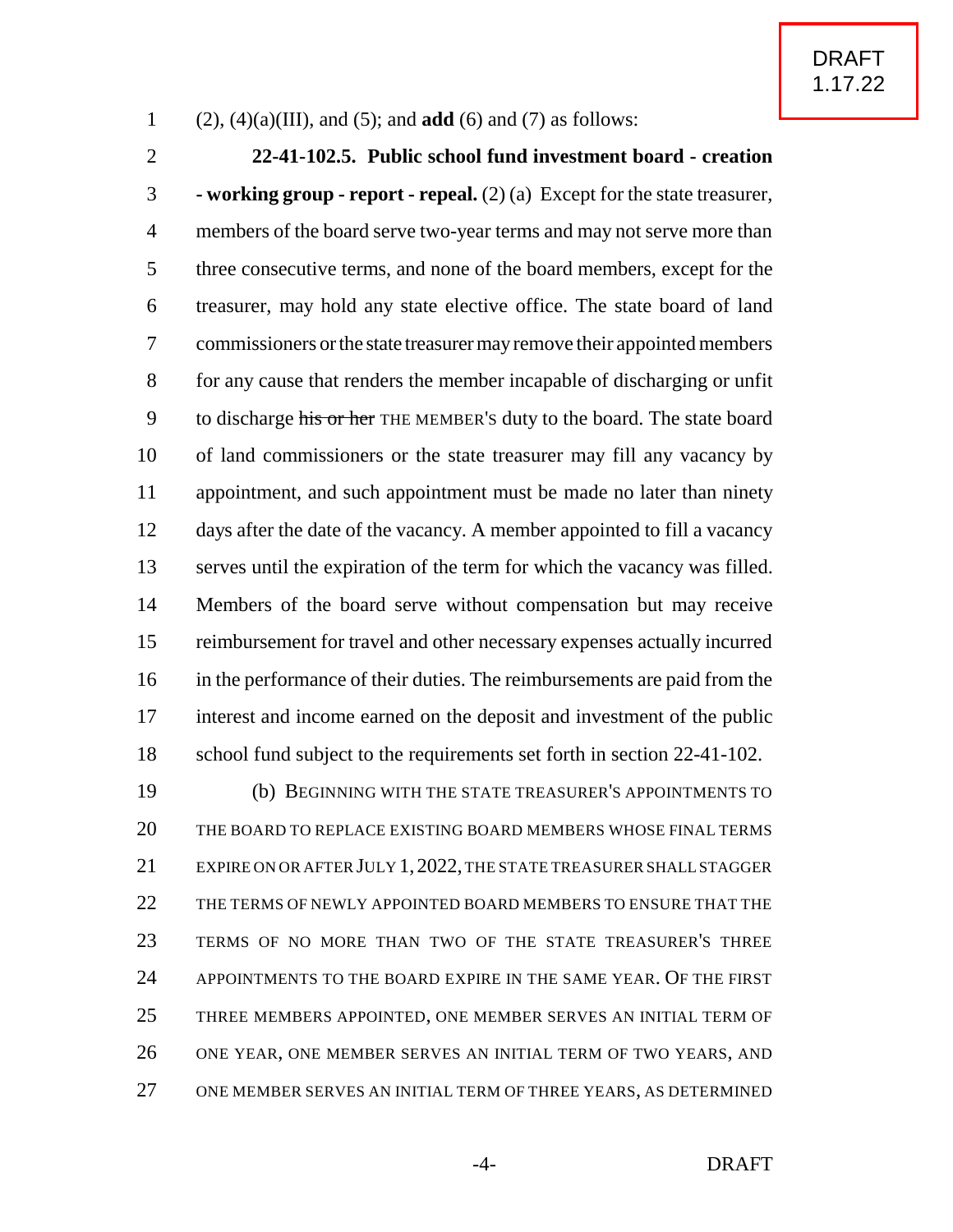BY THE STATE TREASURER.AFTER THE INITIALTERM,THE MEMBERS SERVE TWO-YEAR TERMS FOR A TOTAL OF THREE CONSECUTIVE TERMS, AS SET FORTH IN SUBSECTION (2)(a) OF THIS SECTION.

 (4) (a) No later than March 31, 2017, the board shall establish policies that are necessary and proper for the administration of this section, including but not limited to:

 (III) Recommendations to the general assembly regarding the distribution of income and interest described in section 22-41-102 (3)(f)(IV) and (3)(g)(IV) 22-41-102 (3)(h)(IV).

 (5) The board may enter into contracts with private professional 11 fund managers A CONTRACT WITH AN INVESTMENT CONSULTANT to provide expertise, technical support, and advice on investment market 13 conditions. Such contract or contracts THE CONTRACT must be bid by employing standard public bidding practices including, but not limited to, the use of requests for information, requests for proposals, or any other standard vendor selection practices determined by the board to be best 17 suited to selecting an appropriate private professional fund manager INVESTMENT CONSULTANT. Payments for these services will be paid from the interest and income of the public school fund subject to the requirements set forth in section 22-41-102.

21 (6) THE BOARD MAY ENTER INTO CONTRACTS WITH ONE OR MORE PROFESSIONALFUND MANAGERS TO INVEST MONEY IN THE PUBLIC SCHOOL FUND. A PROFESSIONAL FUND MANAGER IS RESPONSIBLE FOR IMPLEMENTING THE FUND'S INVESTMENT STRATEGY AND IS PAID FROM ASSETS UNDER MANAGEMENT. THE BOARD'S INVESTMENT CONSULTANT SHALL RECOMMEND PROFESSIONAL FUND MANAGERS FOR SELECTION BY 27 THE BOARD.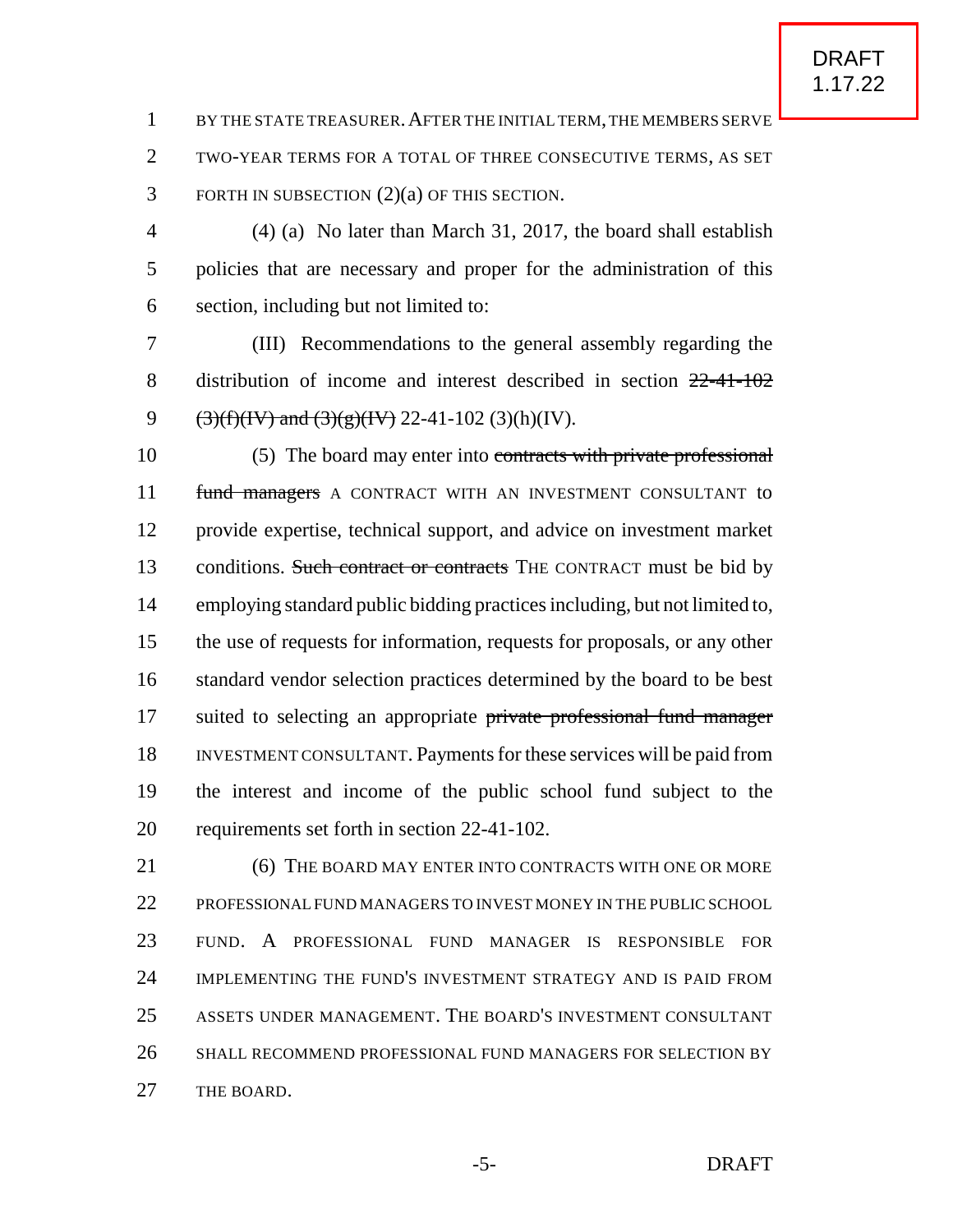(7) (a) THE STATE TREASURERSHALL CONVENE A WORKING GROUP TO CONSIDER OPPORTUNITIES TO IMPROVE THE LONG-TERM SUSTAINABILITY OF THE FUND AND THE STABILITY OF DISTRIBUTIONS FOR THE INTERGENERATIONAL BENEFIT OF PUBLIC SCHOOLS.

 (b) THE STATE TREASURER, IN CONSULTATION WITH THE BOARD, SHALL SELECT THE MEMBERS OF THE WORKING GROUP, WHICH MAY INCLUDE:

8 (I) MEMBERS WITH INVESTMENT MANAGEMENT EXPERTISE. INCLUDING KNOWLEDGE OF LONG-TERM ENDOWMENT INVESTMENT AND 10 SPENDING POLICIES:

 (II) MEMBERS WITH TAX EXPERTISE, INCLUDING KNOWLEDGE RELATING TO FUNDING SOURCES FOR CURRENT AND FUTURE CERTIFICATE OF PARTICIPATION AGREEMENTS FOR PUBLIC SCHOOL CAPITAL CONSTRUCTION;

 (III) MEMBERS WITH LEGAL EXPERTISE, INCLUDING KNOWLEDGE OF THECOLORADO CONSTITUTION AND STATUTES GOVERNING THE ISSUES 17 STUDIED BY THE WORKING GROUP;

 (IV) MEMBERS WITH OTHER RELEVANT EXPERTISE, AS 19 DETERMINED BY THE STATE TREASURER; AND

**(V) MEMBERS WHO REPRESENT INTERESTS SERVED THROUGH**  REVENUE FROM STATE SCHOOL TRUST LANDS OR INTEREST AND INCOME 22 FROM THE PUBLIC SCHOOL FUND.

**(c)** THE WORKING GROUP SHALL CONSIDER:

**(I) THE DISTRIBUTION OF REVENUE FROM STATE SCHOOL TRUST** LANDS;

**(II)** INVESTMENT OPPORTUNITIES TO INCREASE GROWTH AND 27 INCOME EARNED ON MONEY IN THE PUBLIC SCHOOL FUND;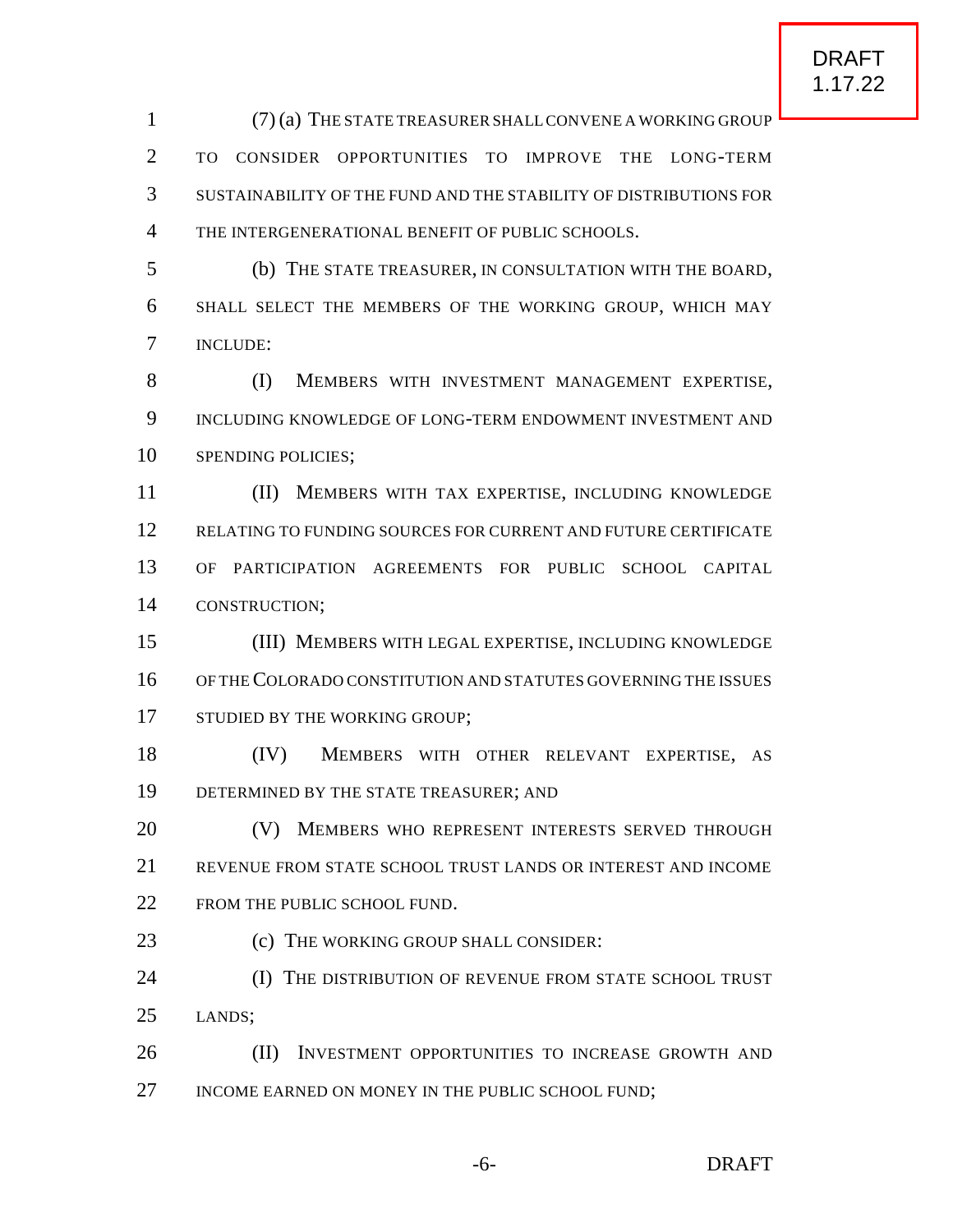(III) THE DISTRIBUTION OF INTEREST AND INCOME FROM THE PUBLIC SCHOOL FUND AND WAYS TO CREATE A MORE SUSTAINABLE, LONG-TERM DISTRIBUTION POLICY;

 (IV) POLICIES TO INCREASE THE PRINCIPAL OF THE PUBLIC SCHOOL FUND;

 (V) THE IMPACT OFCOLORADO CONSTITUTIONALAND STATUTORY PROVISIONS ON THE INVESTMENT OF MONEY IN THE PUBLIC SCHOOL FUND, INCLUDING PROVISIONS RELATING TO CERTIFICATE OF PARTICIPATION AGREEMENTS; AND

 (VI) ANY OTHER ISSUES, AS DETERMINED BY THE STATE TREASURER.

12 (d) NOT LATER THAN DECEMBER 1, 2022, THE STATE TREASURER SHALL REPORT TO THE LEGISLATIVE INTERIM COMMITTEE ON SCHOOL FINANCE CONCERNING THE ISSUES CONSIDERED BY THE WORKING GROUP, THE FINDINGS AND RECOMMENDATIONS OF THE WORKING GROUP, AND ANY NECESSARY CHANGES TO COLORADO LAW TO IMPLEMENT 17 RECOMMENDATIONS OF THE WORKING GROUP.

(e) THIS SUBSECTION (7) IS REPEALED, EFFECTIVE JULY 1, 2023.

 **SECTION 3.** In Colorado Revised Statutes, 22-41-104, **amend** (2) as follows:

 **22-41-104. Lawful investments.** (2) The state treasurer has authority, to be exercised at the state treasurer's discretion, to effect exchanges or sales whenever such exchanges or sales will not result in an aggregate loss of principal to the public school fund. An aggregate loss of principal to the public school fund occurs only when an exchange or sale that resulted in an initial loss of principal is not offset by a gain on an 27 exchange or sale in the fund within twelve EIGHTEEN months. THE